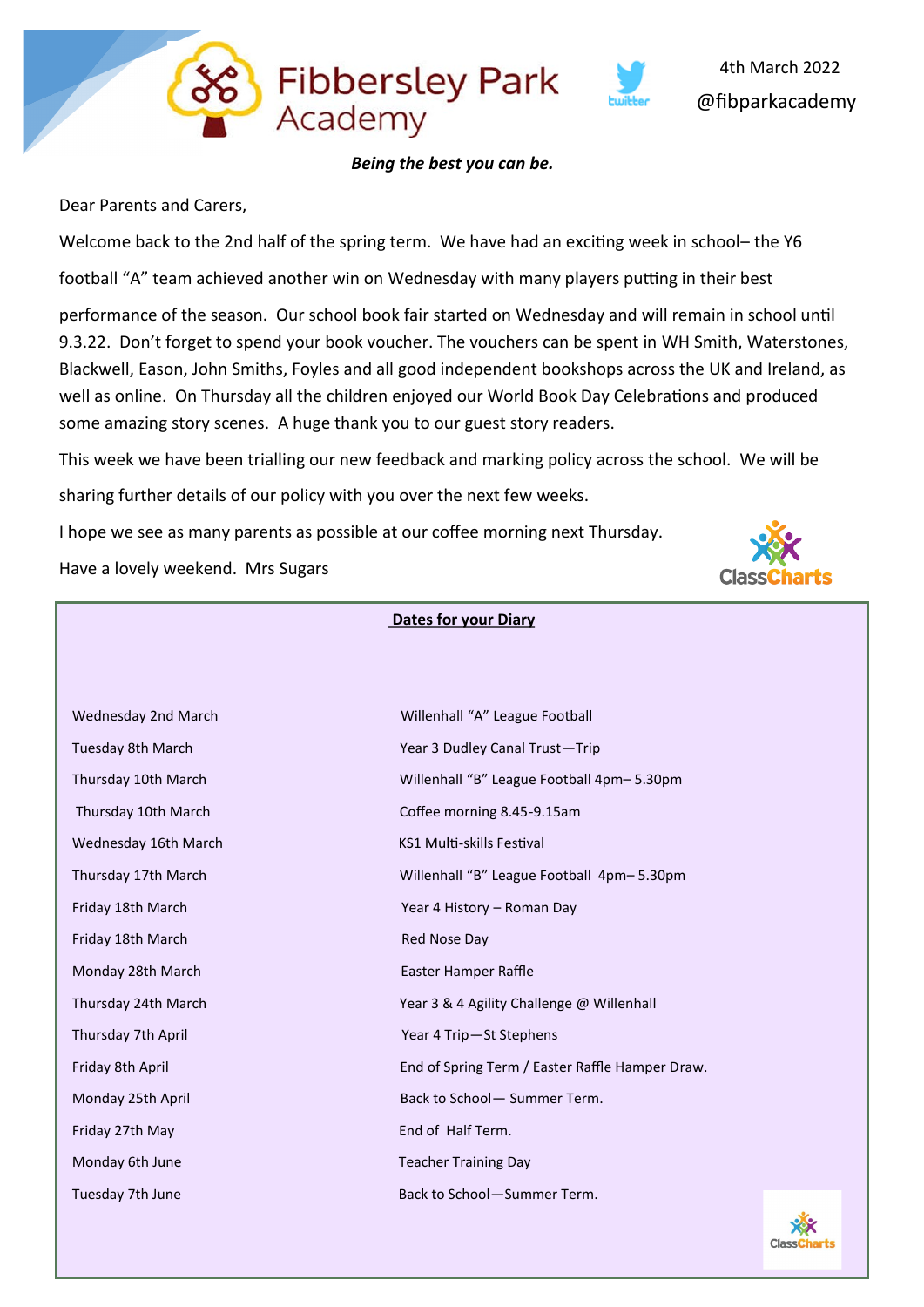

 **Our Fibbersley Stars for this week. Well done to...**



| <b>RL</b>      | Arnie & Seth              | 21             | Alfie & Jiya                  | <b>4S</b>      | Yvaani & Poppy F                |
|----------------|---------------------------|----------------|-------------------------------|----------------|---------------------------------|
| <b>RH</b>      | Sam & Lily                | 2H             | Lexi                          | 5L             | <b>Herbert &amp; Casey</b>      |
| <b>RA</b>      | Freya & Sehajbir          | 3D             | Andre & Logan                 | <b>5R</b>      | <b>Chloe &amp; Connor</b>       |
| 1B             | Alan & Rihaan             | 3G             | <b>Summer &amp; Roxy</b>      | 5X             | <b>Rhys &amp; Kourtney-Kole</b> |
| 1 <sub>C</sub> | Roena & Zachery           | 3M             | Macey & Evie-Mai              | 6H             | Isla & Ruby D                   |
| 1W             | <b>Eshan &amp; Avneet</b> | 4 <sub>D</sub> | <b>Riley R &amp; Harvey G</b> | 6 <sub>B</sub> | Amelia B & Jiah P               |
| 2B             | Andre B & Logan H         | 4P             | Gracie-mai & William          | 6M             | Lily & Gabrielle                |

All our Fibbersley Stars will receive their certificates in assembly on Friday.

|               |               |                                        | Congratulations to the classes with the highest attendance in each Year Group. |  |
|---------------|---------------|----------------------------------------|--------------------------------------------------------------------------------|--|
| <b>RL 89%</b> | <b>1C 91%</b> | 21 94.4 %                              | 3G 93.6 %                                                                      |  |
|               | 4P 93.9 %     | 5L 94.9 %                              | 6H 92.9 %                                                                      |  |
|               |               | Excellent attendance is 96% or better. |                                                                                |  |



**Music Class - Stars of the Week**



**1C & 5R**